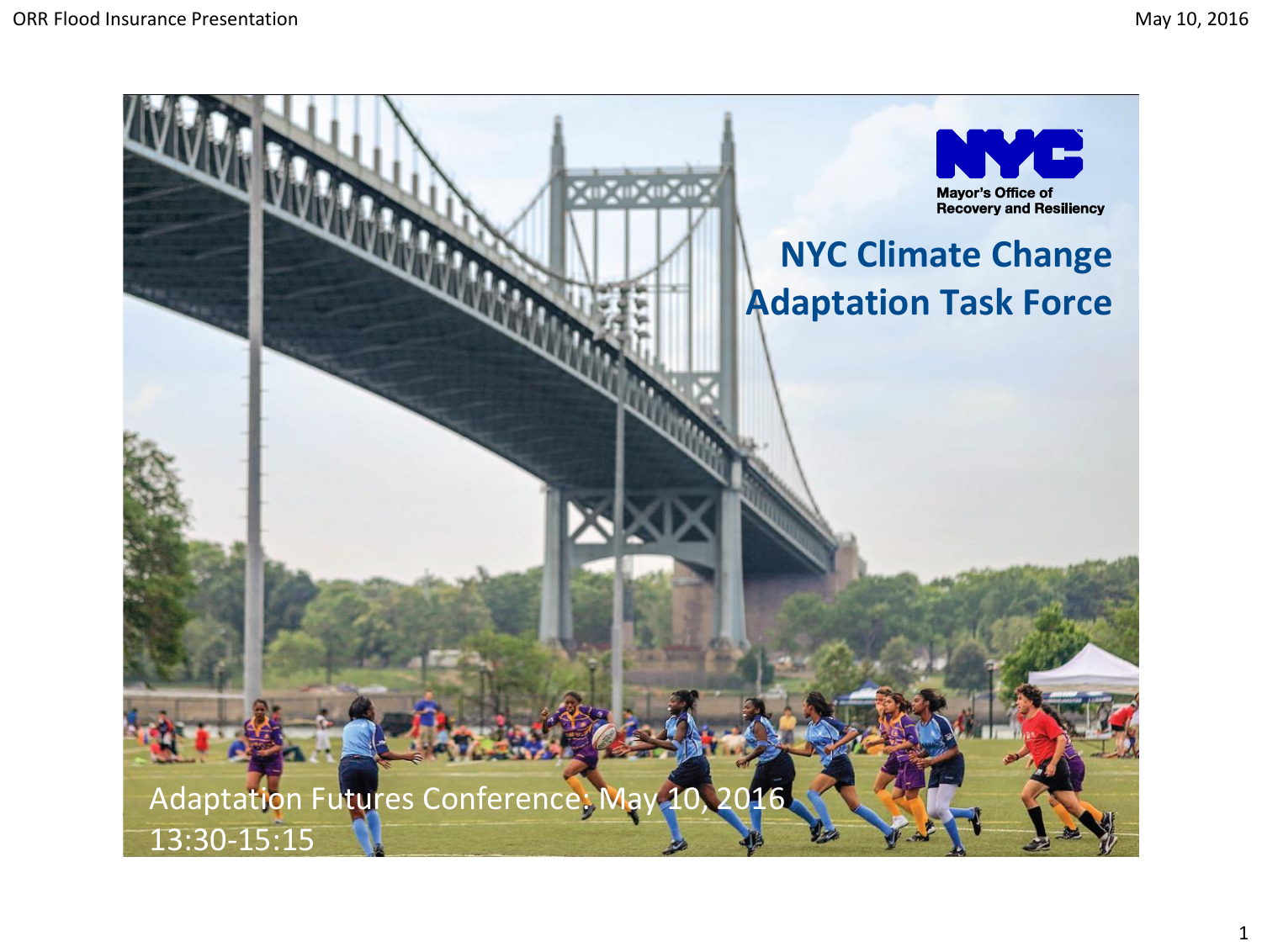# **Climate Change Adaptation Task Force**

The CCATF was first established in 2008 and helped our Sandy recovery

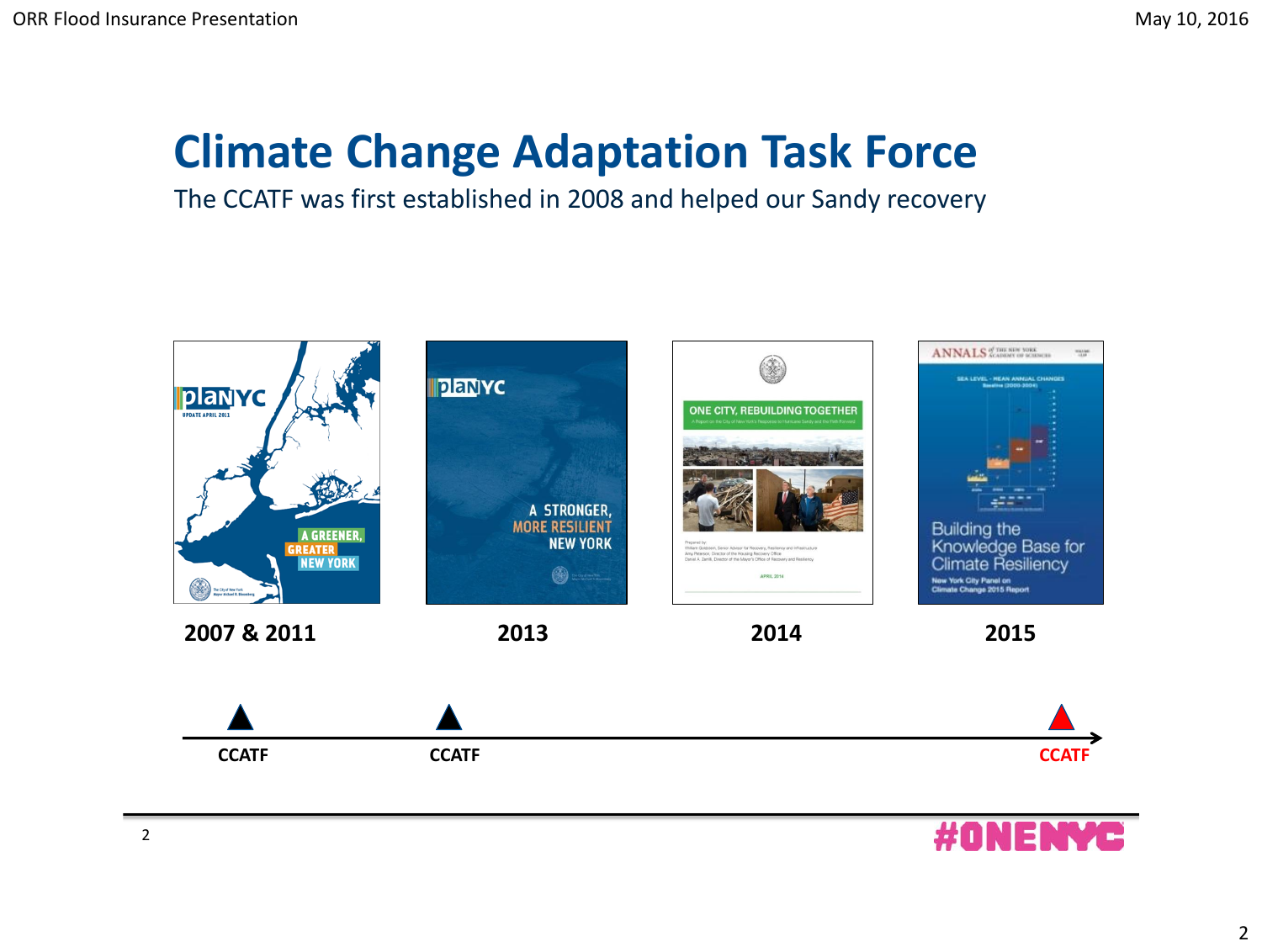# **CCATF Organizational Structure**

Stakeholders work in working groups to assess climate risks across sectors

**Scientific Advisory Panels** 

New York City Panel on Climate Change Urban Heat Island Mitigation Working Group



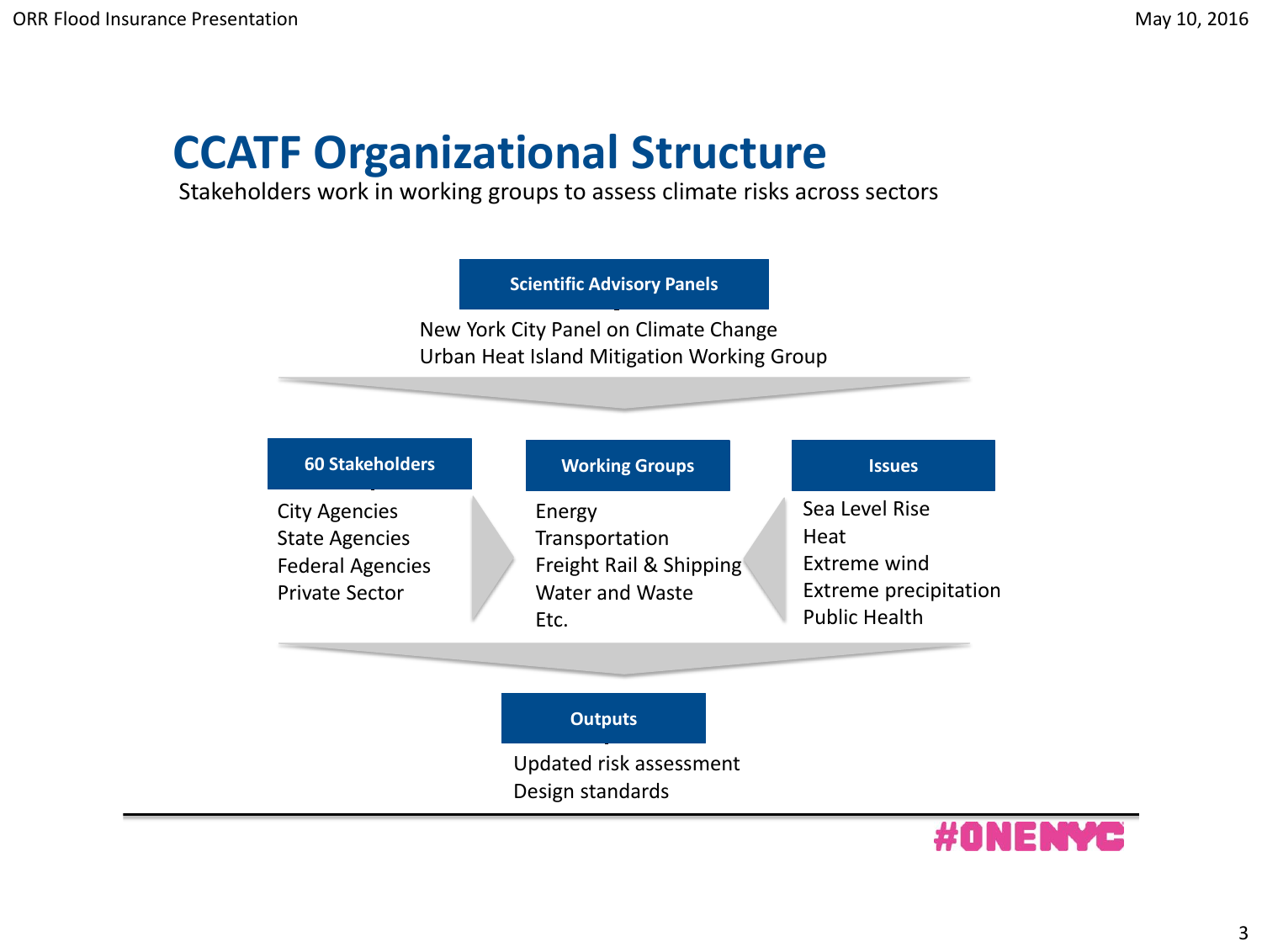# **CCATF Objectives**

CCATF objectives are codified in Local Law 42, which passed in 2012.

### **2012 Local Law 42:**

- Identify critical infrastructure in New York City that could be atrisk from the effects of climate change
- Facilitate knowledge sharing and to develop coordinated adaptation strategies to secure these assets
- Develop a report with recommendations

### **July 2015 update:**

• Adds telecommunications as sector of interest

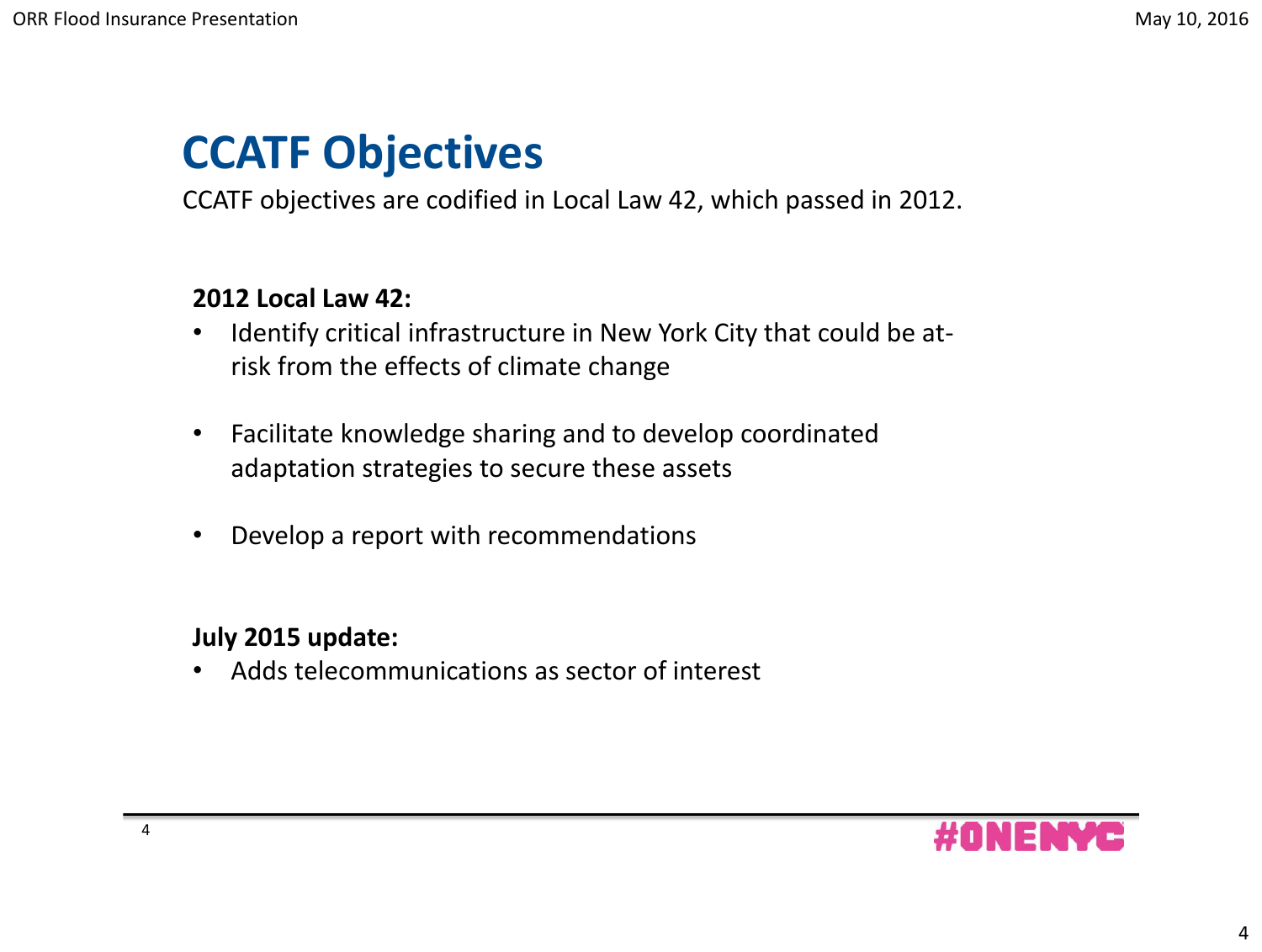# **CCATF Reconvened in June 2015**

Informal survey results point to planning and progress since Sandy…

#### **Have a clear resiliency plan in place.**



### **Made significant progress in resiliency/ climate adaptation since Sandy.**



Based on 30 and 29 respondents, respectively.

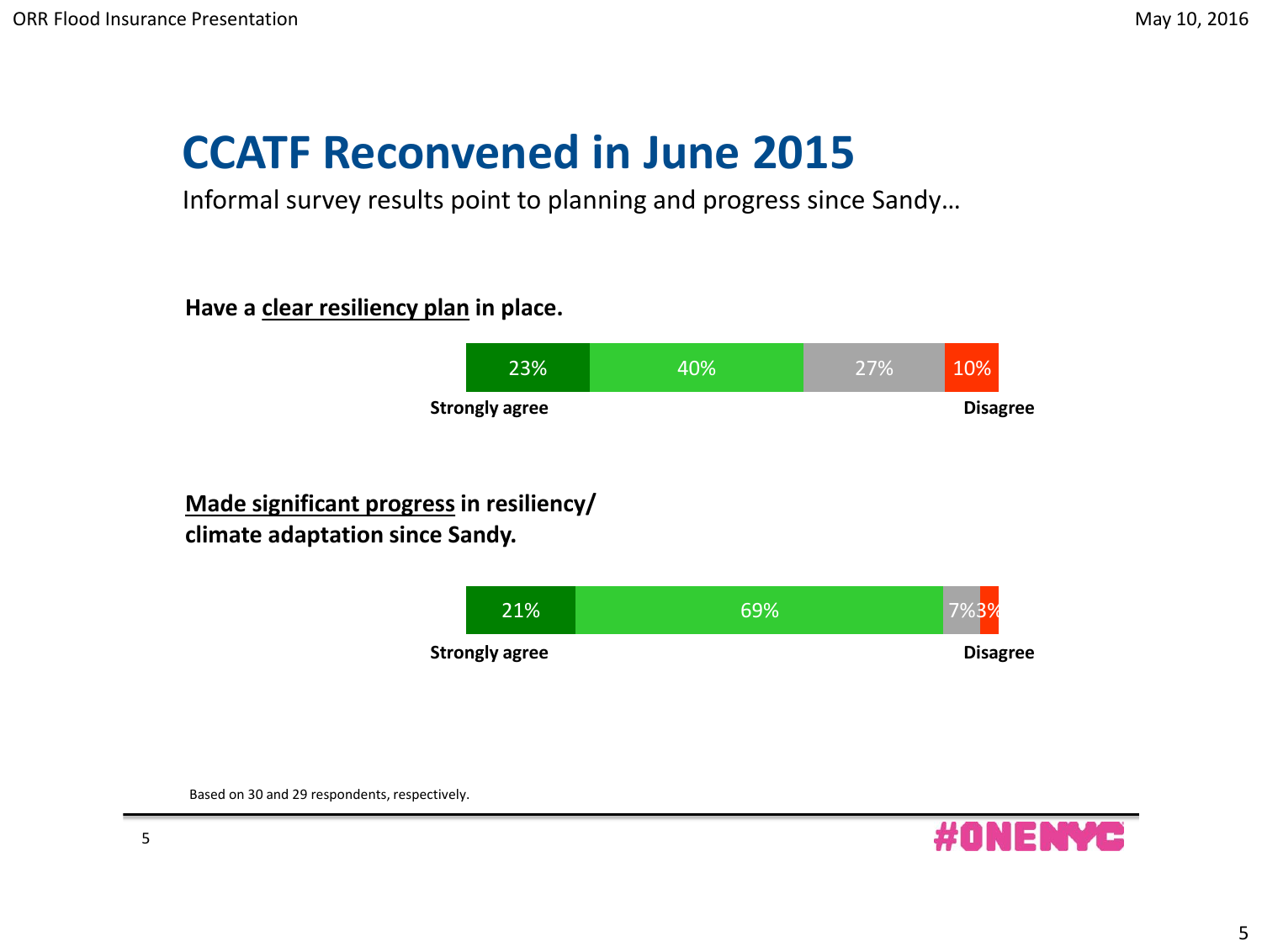# **CCATF Reconvened in June 2015**

… and a desire to engage on a number of topics.



Note: Results based on 27 respondents.

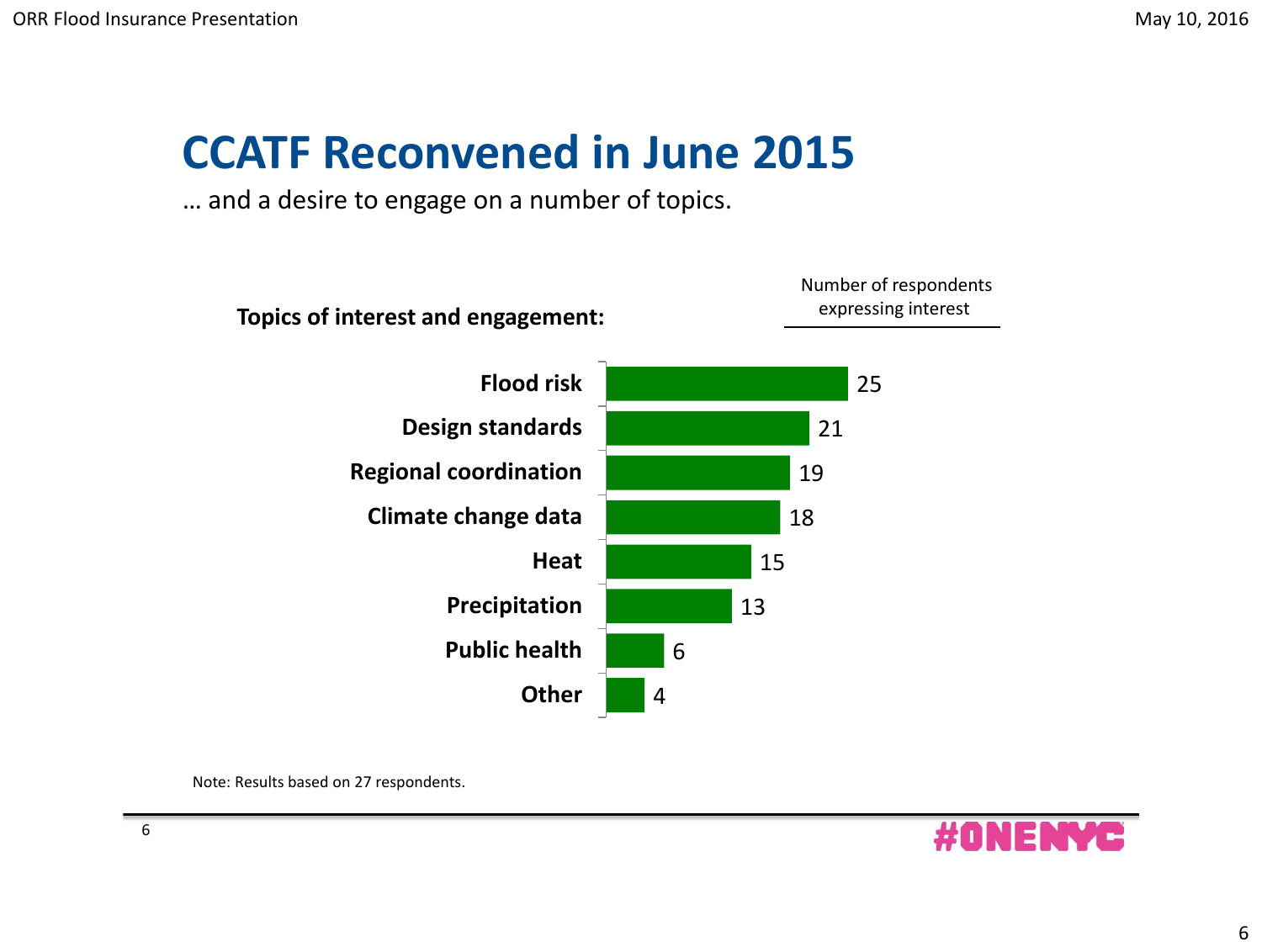# **CCATF Key Activities and Outputs**

Five working groups will develop an updated inventory of at-risk infrastructure, a design standards framework and a repository of resilience guidelines.

| <b>Working Groups</b>  | <b>Key Activities</b>                                                                     | <b>Outputs</b>                               |
|------------------------|-------------------------------------------------------------------------------------------|----------------------------------------------|
| Energy                 | 1 Review climate change projections                                                       | Updated and expanded<br>inventory of at-risk |
| Social Infrastructure  | 2 Create inventory of at-risk<br>infrastructure                                           | infrastructure                               |
| Telecommunication      |                                                                                           | Design standards                             |
|                        | 3 Develop adaptation strategies to<br>protect at-risk infrastructure                      | framework                                    |
| Transportation         | 4 Coordinate adaptation strategies<br>across stakeholders                                 | Repository of Resiliency<br>Guidelines       |
| Water, Sewer and Waste | 5 Evaluate design guideline to protect<br>critical infrastructure                         | Report with<br>recommendations               |
|                        | 6 Identify issues for further study,<br>including issues of equity,<br>interconnectedness |                                              |

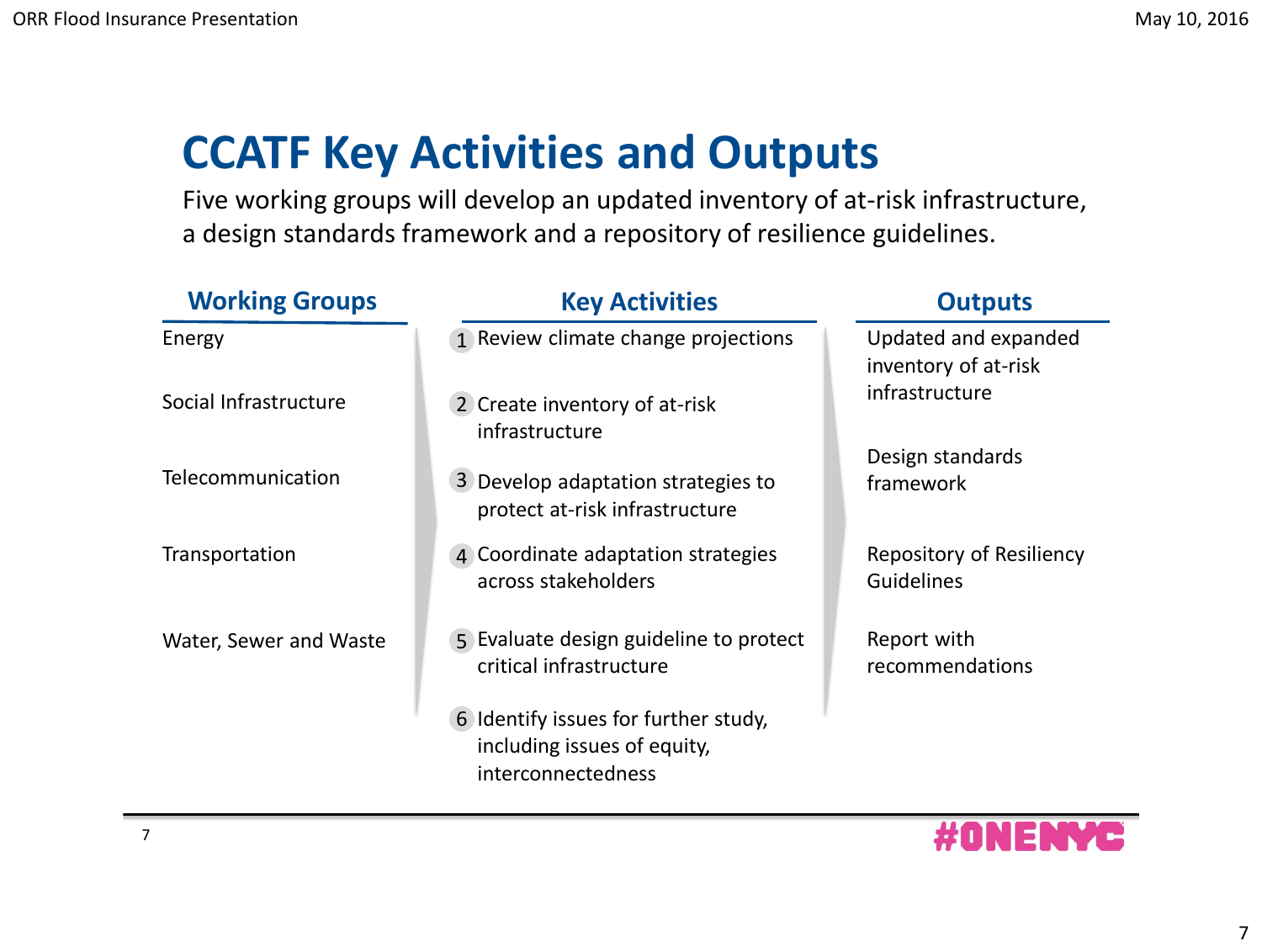# **CCATF: Phase I**

We are reviewing and update existing infrastructure inventory and qualitative data.



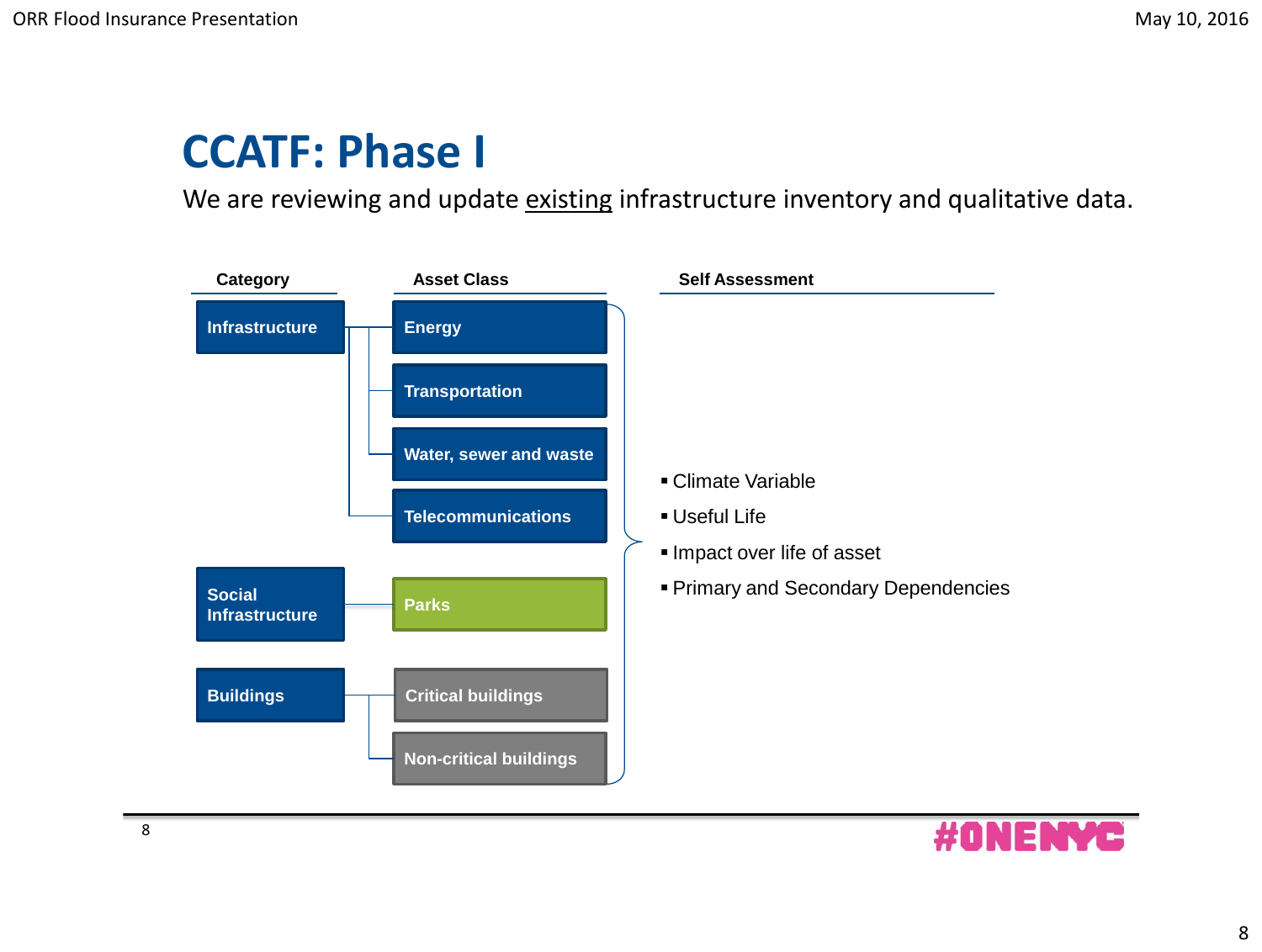## **CCATF: Lessons Learned**

#### **On Process**

- Trust and collaboration is essential from the beginning
- Limits to types and quality of information shared on a voluntary basis
- City has control over certain services, but transportation, telecom and energy, for example, we don't have a direct control

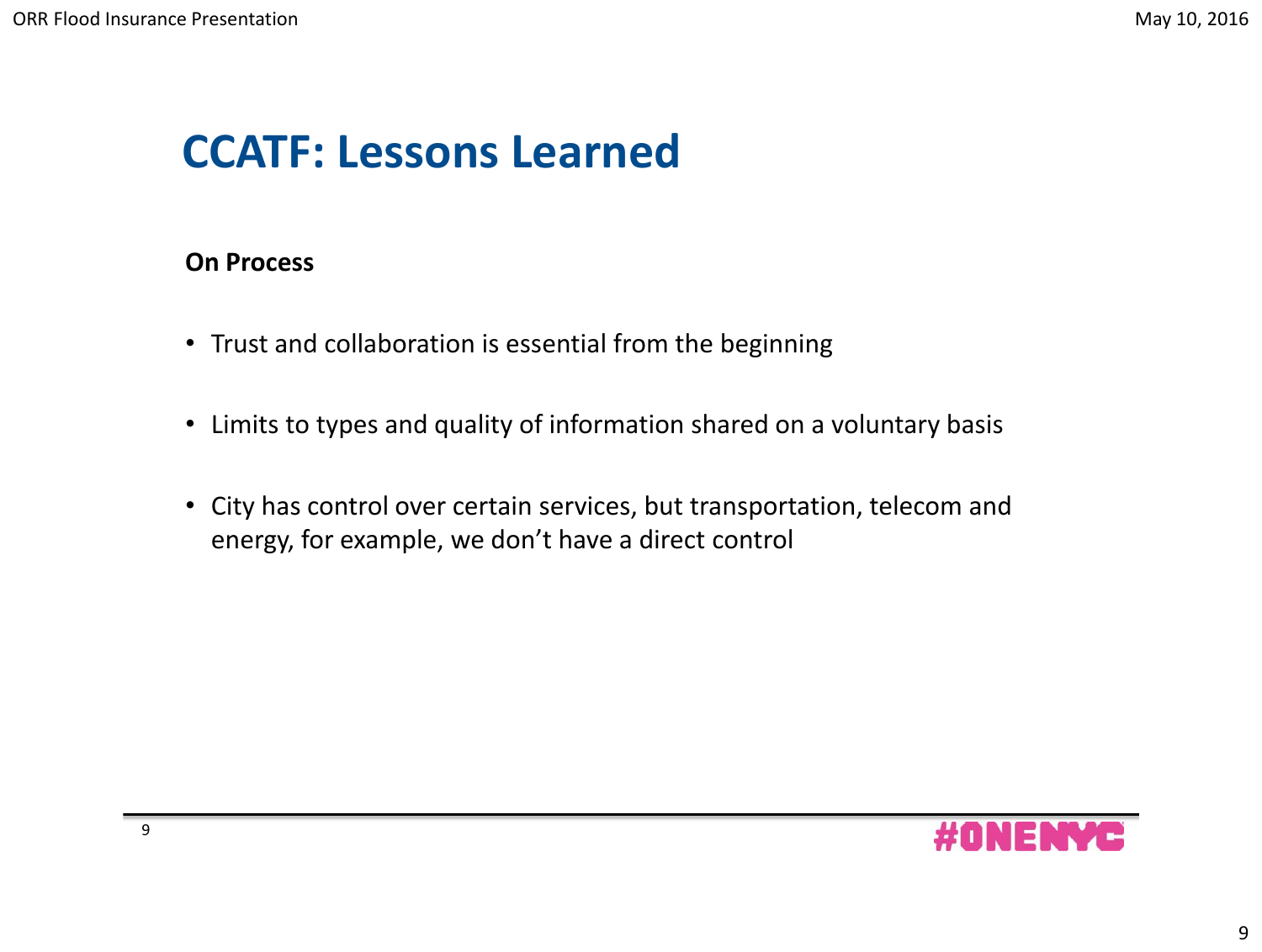## **CCATF: Lessons Learned**

### **On Structure of Risk Assessment and Analysis**

- In general, private sector participants identified lower urgency than public stakeholders
- Work with sector experts to structure risk assessment so asset types and subcomponents are standardized
- Clarify definitions and what you are capturing, e.g. is it the vulnerability to asset, system, stakeholder, City?
- Strike the right balance between asset-based and a systems-based assessment

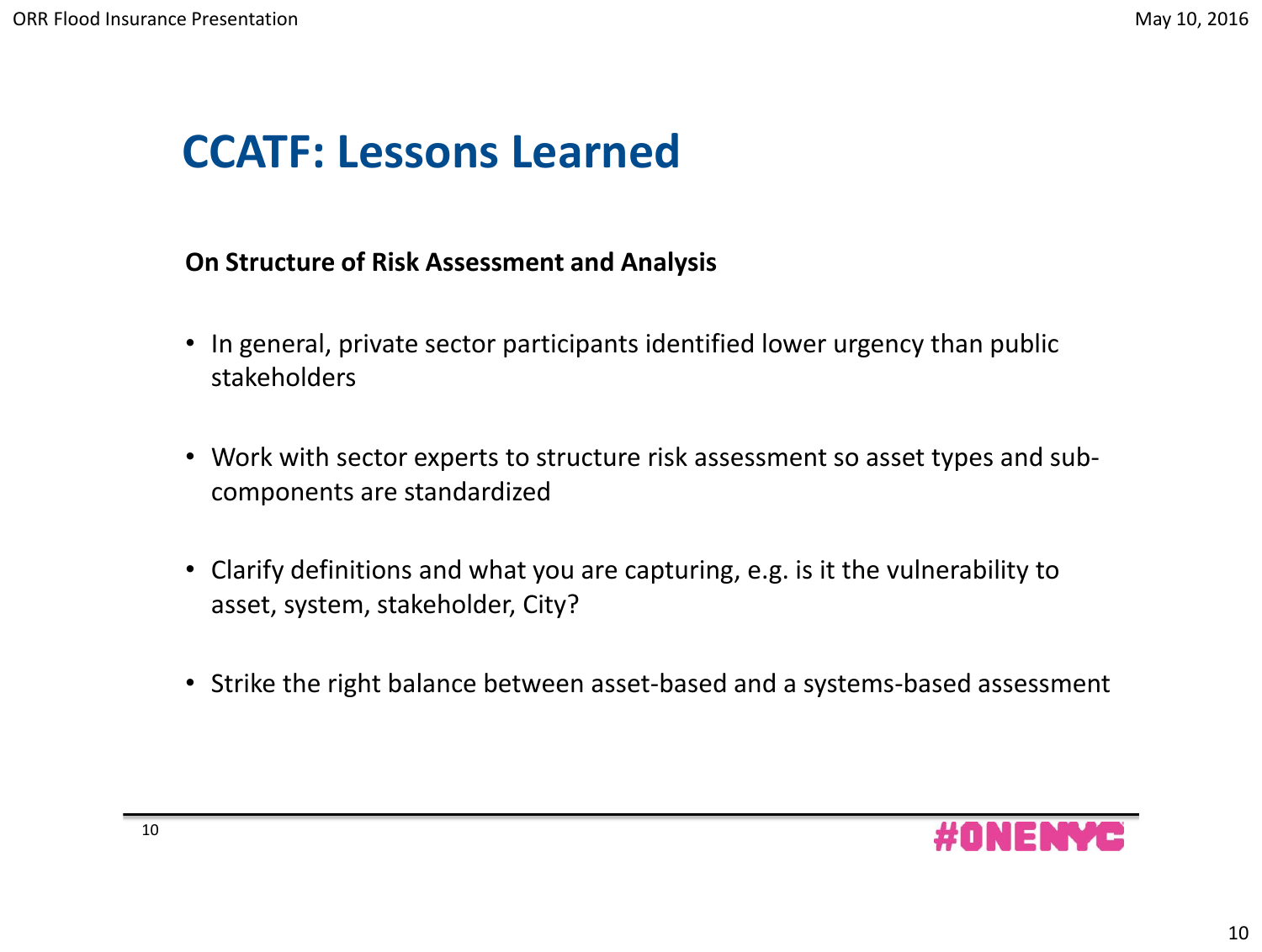## **CCATF: Challenges**

- Asset-level vs. network/system-wide
- Qualitative vs. quantitative for specific infrastructure
- Motivating private sector providers of critical services (e.g., fuel, telecom)
- Public-private partnerships for infrastructure financing
	- Making a successful business case for climate change resiliency

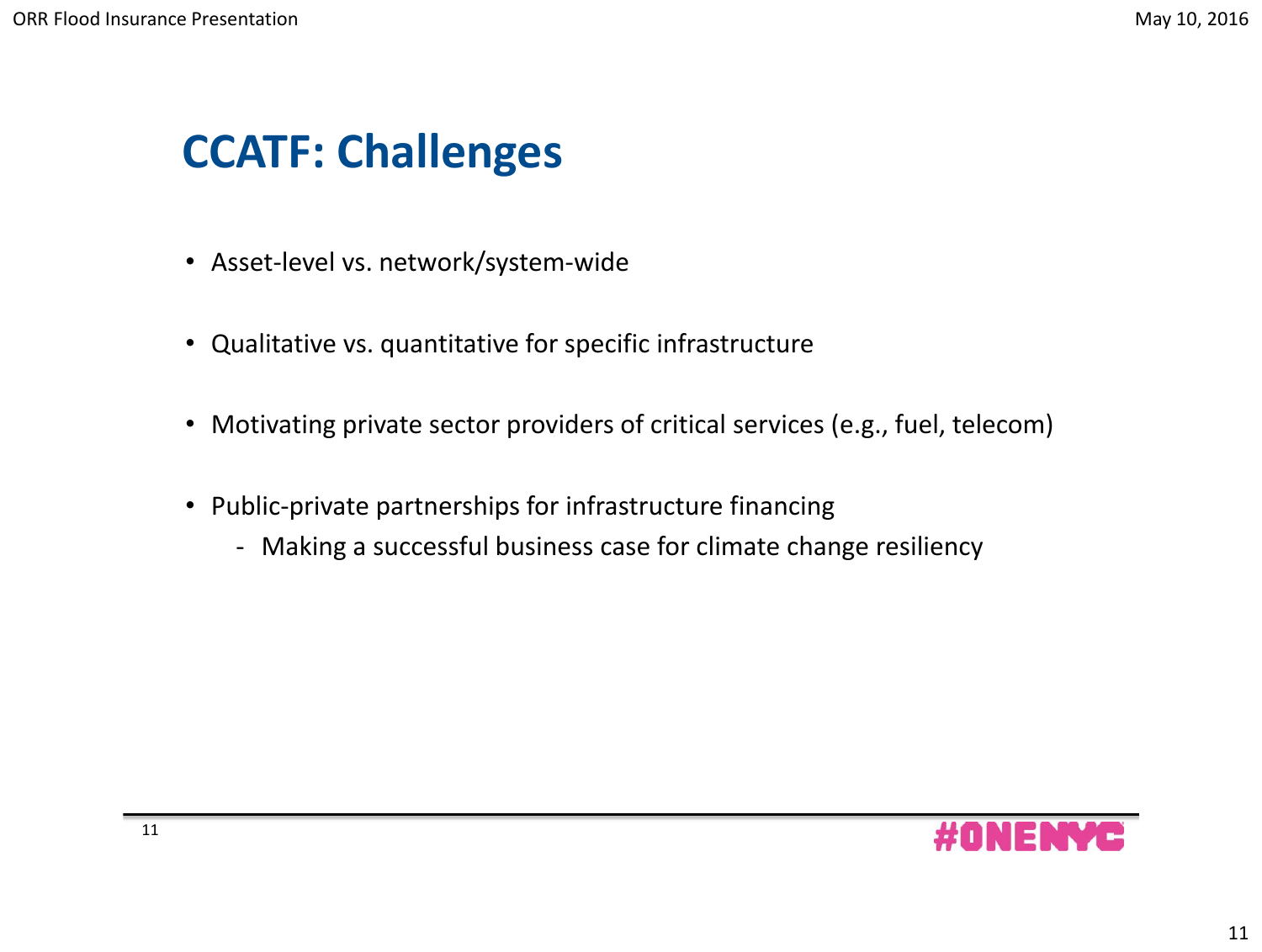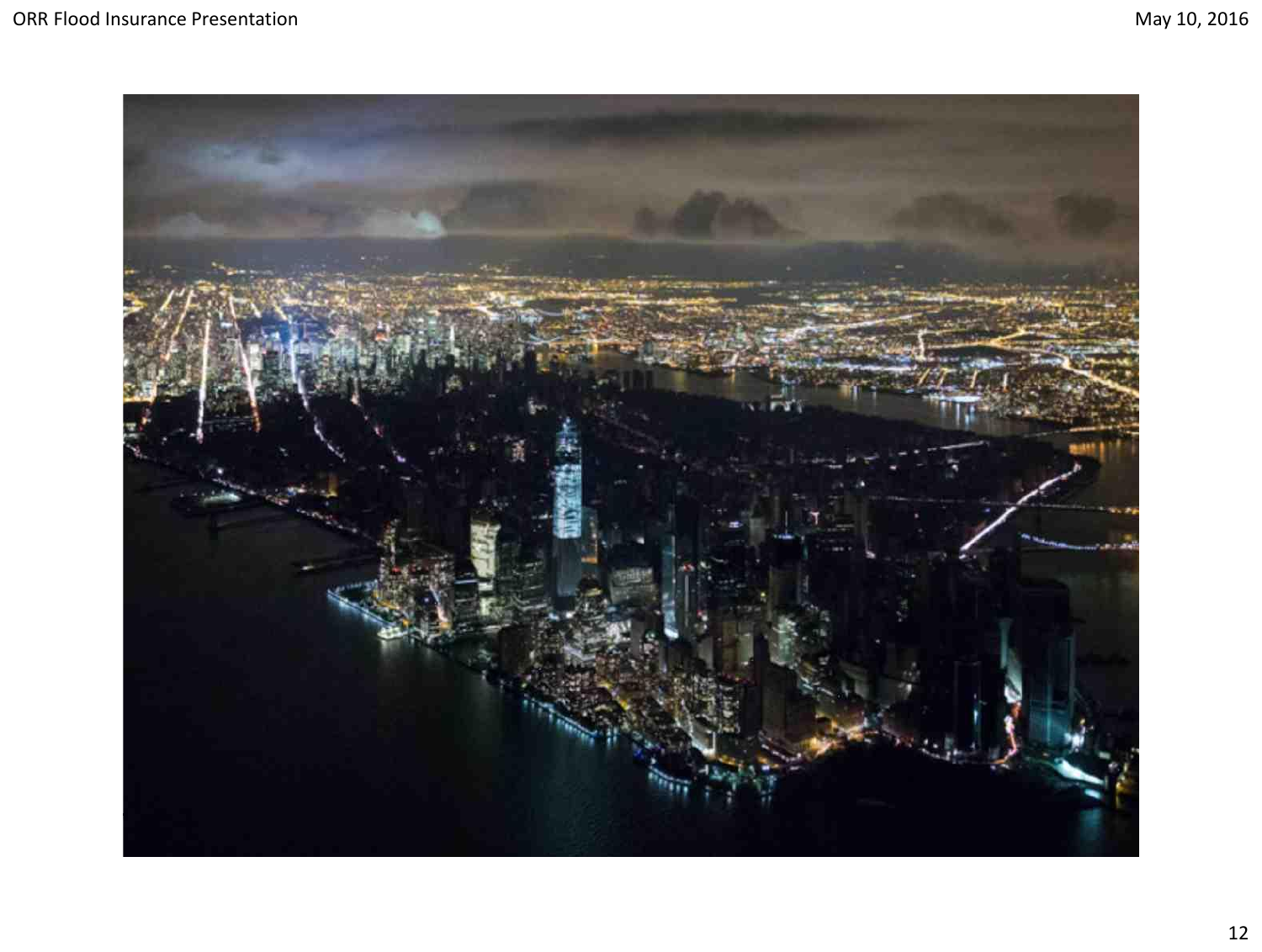## **Con Edison Overview**

- Con Edison provides
	- Electricity: southern 2/3 of Westchester and all of NYC except the Rockaway Peninsula
	- Natural Gas: Bronx, Manhattan, and portions of Queens as well as the majority of Westchester
	- Steam: from the southern tip of Manhattan to 96<sup>th</sup> St on the west side and 89<sup>th</sup> St on the east side



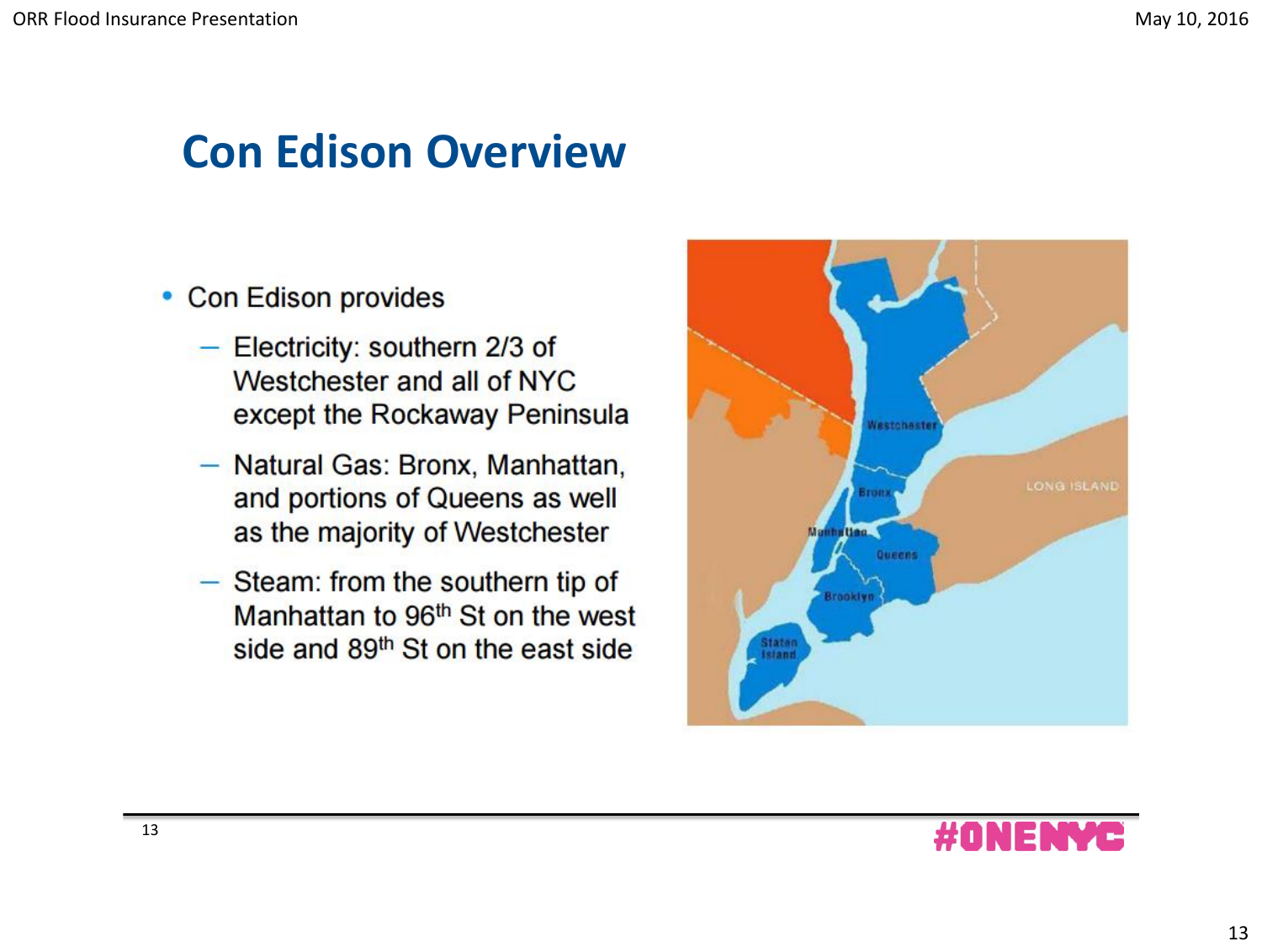### **Con Edison Steam System**



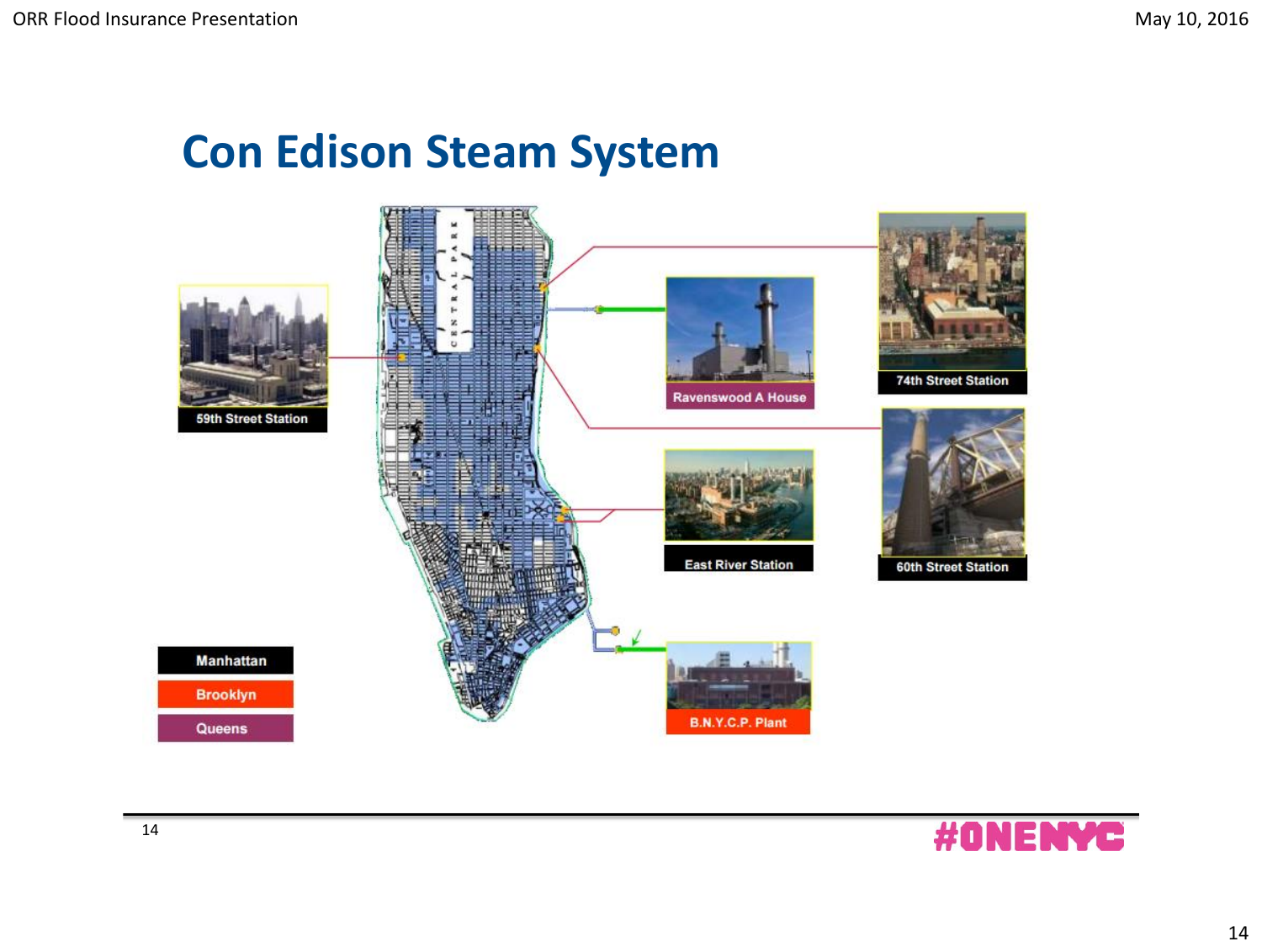# **Major Storms in last 5 years**

• Hurricane Irene (2011)

• Hurricane Sandy (2012)





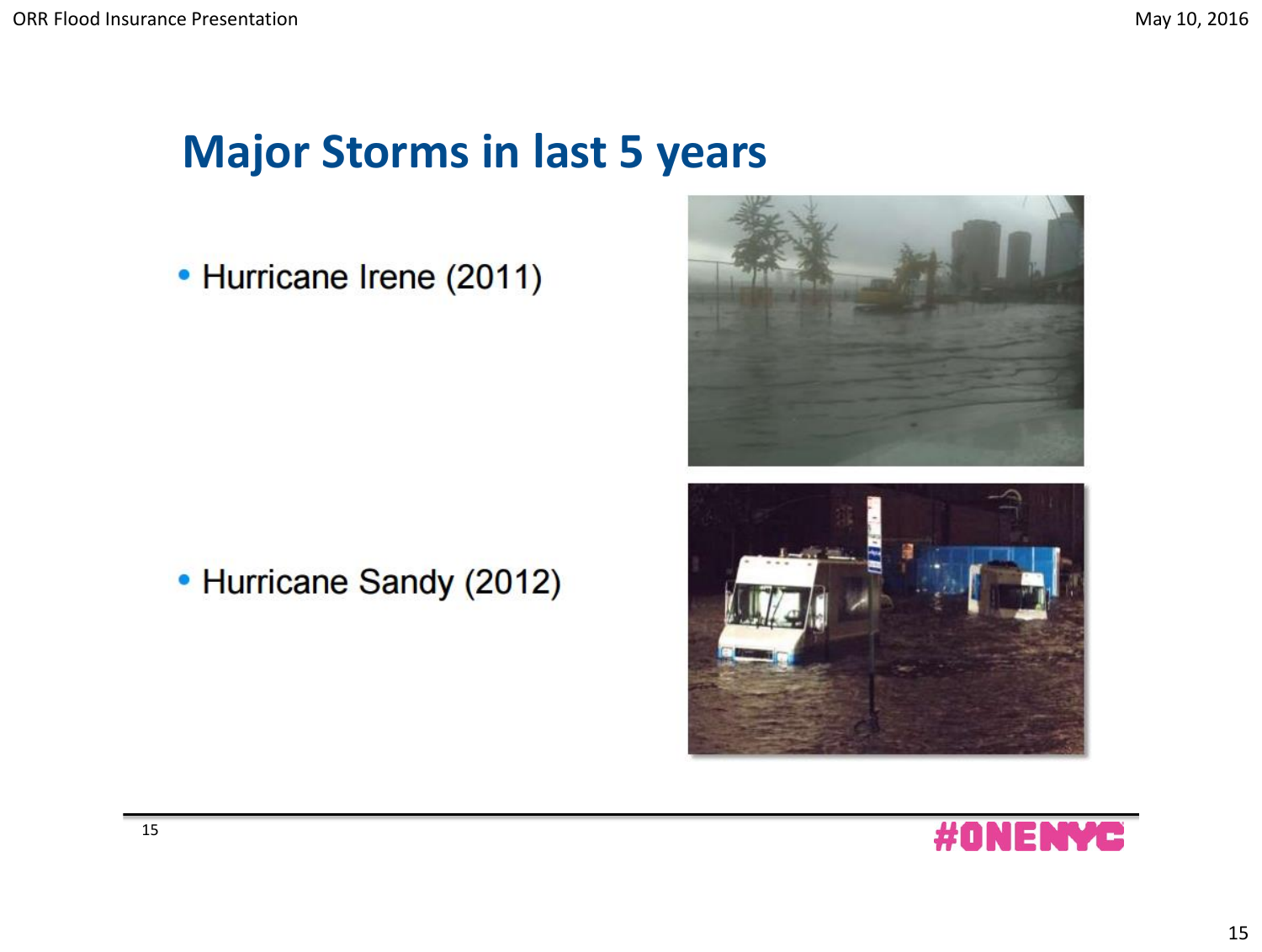## **Storm Hardening - Overview**

- Mitigate major water entry into stations
- Minimize equipment damage from salt water
- Maintain continuous operation during a coastal storm event
- Allow for rapid recovery
- Employ defense in depth measures
- Allow for future climate change